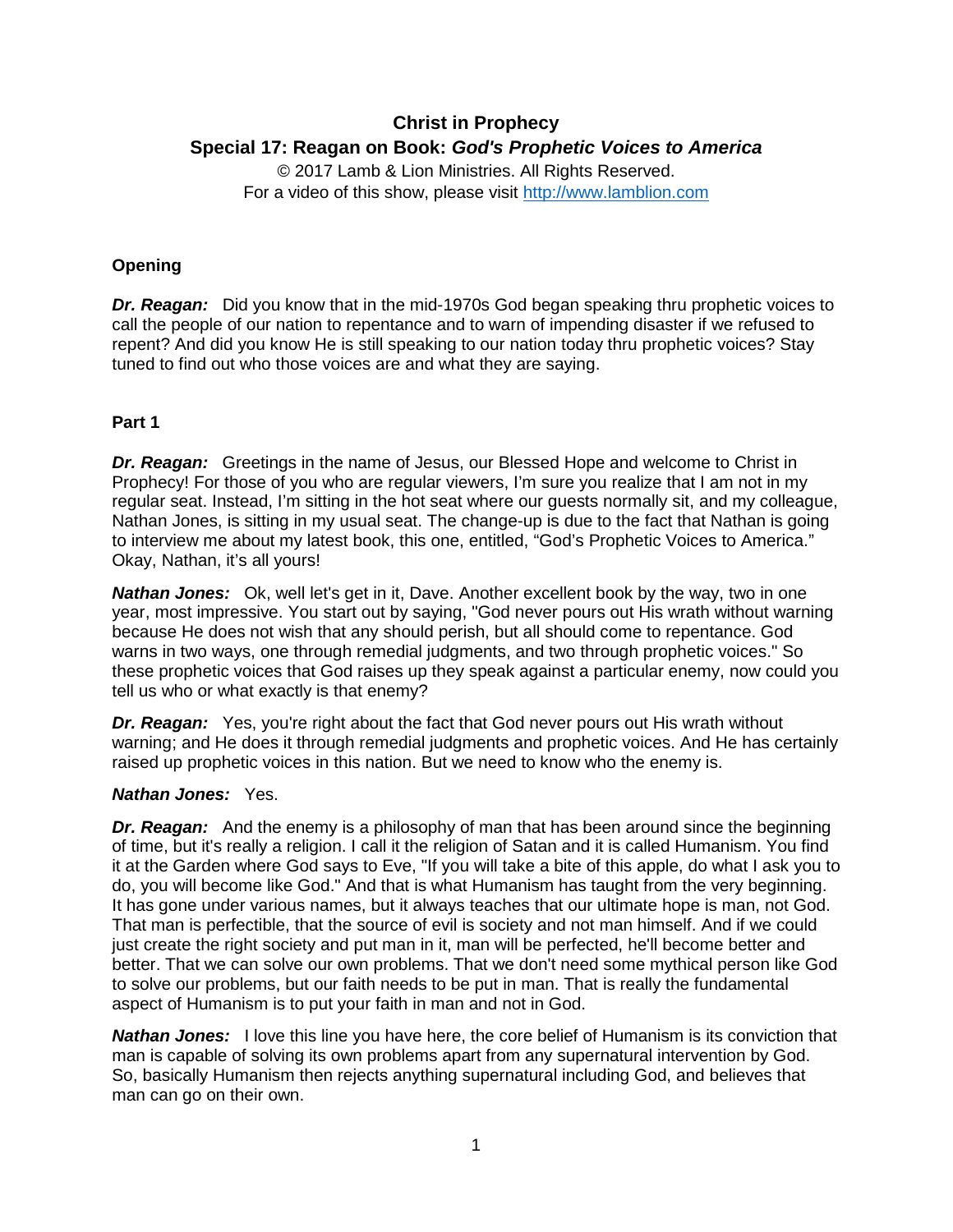*Dr. Reagan:* That's right, yes. And you can--in the book what I do is I try in the very opening to get very specific about this. So I go to the "Humanist Manifest Number One" which was published in 1933, and it was some of the great intellectual luminaries of America behind it. And that particular manifesto I outline in detail about how it rejects God, endorses Evolution, endorses Man as the hope for Man, and goes on and on. And then it was reproduced again I think it was in 1973, the "Second Humanistic Manifesto" the third one in 2003. But this crystalized Humanism in America, and gave them a program to follow in terms of trying to infiltrate American society, and do everything they possible could to divorce us from the Judeo Christian principles that made this nation great. One of the foremost spokesman today, most eloquent is a man by the name of John Dunphy who is the owner of a second hand bookstore up in Alton, IL I believe it is. And he has been very eloquent and won essay contest, after contest. I want to read one paragraph written--taken from one of his essays in 2006 in which he says, "I don't care to live in a nation in which Genesis will someday be uniformly taught as quote 'Creation Science,' abortion is criminalized, little girls are socialized for careers as housekeepers and baby machines, and homosexuality is again stigmatized as a perversion and a mental illness. I don't want an America in which the cross replaces the flag as the national symbol, and the Bible becomes the law of the land." Now, I tell you these people are, they are focused, they are determined to do everything they possibly can to undermine the Judeo-Christian principles that made this country great. And let me tell you they have been very, very successful.

**Nathan Jones:** Now, in the end times it says that the love of Humanism will create three particular loves of Humanism. How is that defined? Humanism is defined by a love of not God, but?

*Dr. Reagan:* Yes, well, all of this is a fulfillment of Bible prophecy because first of all Jesus says that in the end times society will become as immoral and violent as it was in the days of Noah, and we are seeing that. But Paul really zeroed in on this in 2 Timothy 3 where he said, there will be three things people will love in the end times. They will love money. They will love themselves. They will love you know Man, and they will love pleasure.

#### *Nathan Jones:* Pleasure.

*Dr. Reagan:* Yes, well the love of man is Humanism. That's where we are. They put their faith in mankind. Anytime that is your religion, your God will always become money, and that is Materialism. Humanism always leads to Materialism. And then the third aspect of that is always the development of a lifestyle of Hedonism, so that your lifestyle becomes one of seeking pleasure. So your religions is Humanism, your god is money, and your lifestyle is Hedonism, but God cannot be mocked, and so when that happens there is always a payoff, and the payoff is what I call Nihilism which is simply a \$64 philosophical word for despair. And that's why we find so many people in this nation today literally wallowing in despair; trying to seek the meaning of life in drugs, in sex, in pornography, and you know anything they can find that has--try to fill that void in their life that can only be filled by the Lord Jesus Christ. So, that is where we are today in this fight. It is a great cultural war that began in the early part of this century that climaxed literally in the 1960's and since that time we've been on the downhill slope because we have lost the culture war in this nation.

*Nathan Jones:* Oh, we have. I would not even say that we are a Christian nation anymore, definitely a Post-Christian nation.

*Dr. Reagan:* Yes, they have been very successful in that, and that's what gets me into the second aspect of the book about the prophetic voices that God has raised up to speak up against this.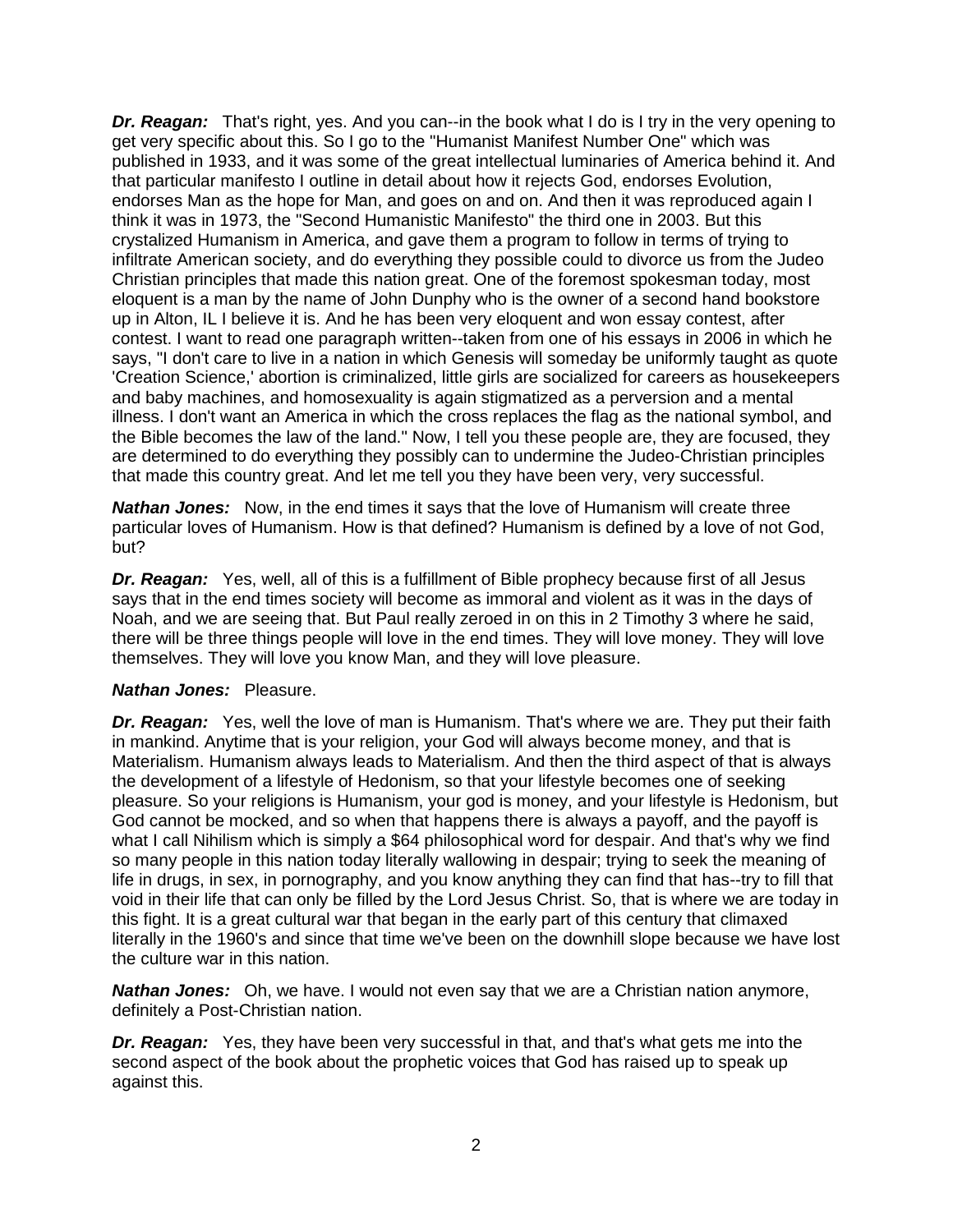**Nathan Jones:** Now, I come from a frozen chosen background. When you say prophetic voices are you talking about new prophecies, or are you talking about, define prophetic for me because I'm trying to understand.

*Dr. Reagan:* I'm talking about voices that take the Word of God and apply it to society. That is a prophetic work where you take the Word of God and you apply it to abortion, you apply it to the debt, the problems of society. But there are also situations where God will give somebody a vision about something that is going to happen in the future.

*Nathan Jones:* OK. Well, let's take a brief break at this point and when we return I'd like to ask you to start identifying the prophetic voices you feature in this book.

### **Part 2**

*Nathan Jones:* Welcome back to Christ in Prophecy, and my interview of Dr. David Reagan concerning his newest book, "God's Prophetic Voices to America." Now, Dave, you identify 13 prophetic voices; 4 in the past, and the rest are present. Can you please name the four?

*Dr. Reagan:* Yes, the four that I identify in the past are: Peter Marshall, and David Wilkerson, Francis Schaeffer, and believe it or not Aleksandr Solzhenitsyn.

*Nathan Jones:* Well, say that five times fast. Tell us a little then about Peter Marshall, who is he and what was his message that God gave him?

*Dr. Reagan:* Ok, well Peter Marshall is the one I began with and he was one of the most eloquent preachers to ever be on the American scene. He came here when he was 25 years old from Scotland. He went to a seminary in Georgia. And by the time he graduated he was so eloquent in his preaching that he was immediately offered major positions all over the country. He ended up at the New York Presbyterian Church in Washington D.C. which is known as the Church of the Presidents. He later while serving that church became the chaplain to the US Senate, so he was a marvelous speaker.

*Nathan Jones:* They even made a movie about his life, didn't they?

*Dr. Reagan:* Yes, "The Man Called Peter."

*Nathan Jones:* And we had his son here for a show.

*Dr. Reagan:* Yes, so, he is quite a guy. And what happened was that in 1944 near the end of World War II at the height of when we were becoming the great world power he went to a church in New Orleans and delivered a phenomenal sermon, "Trial by Fire" was the name of it. It was a sermon about Elijah's confrontation with the prophets of Baal. And in that sermon he expressed a tremendous anxiety and concern about where American society was going.

*Nathan Jones:* This is in the 40's, even in the 40's, ok.

*Dr. Reagan:* Well, yes, in 1944 he was saying I think that we are headed toward a secular, paganized, materialistic society. He said I can see us heading in that direction, and he said it is going to get worse after the war when suddenly people can spend their money on consumer goods which they couldn't during the war. And he said we're just going to move in that direction and we need--well he ended the sermon with this comment he said, "We need a prophet; a prophet who will have the ear of America and say to her, 'How long will you halt and stand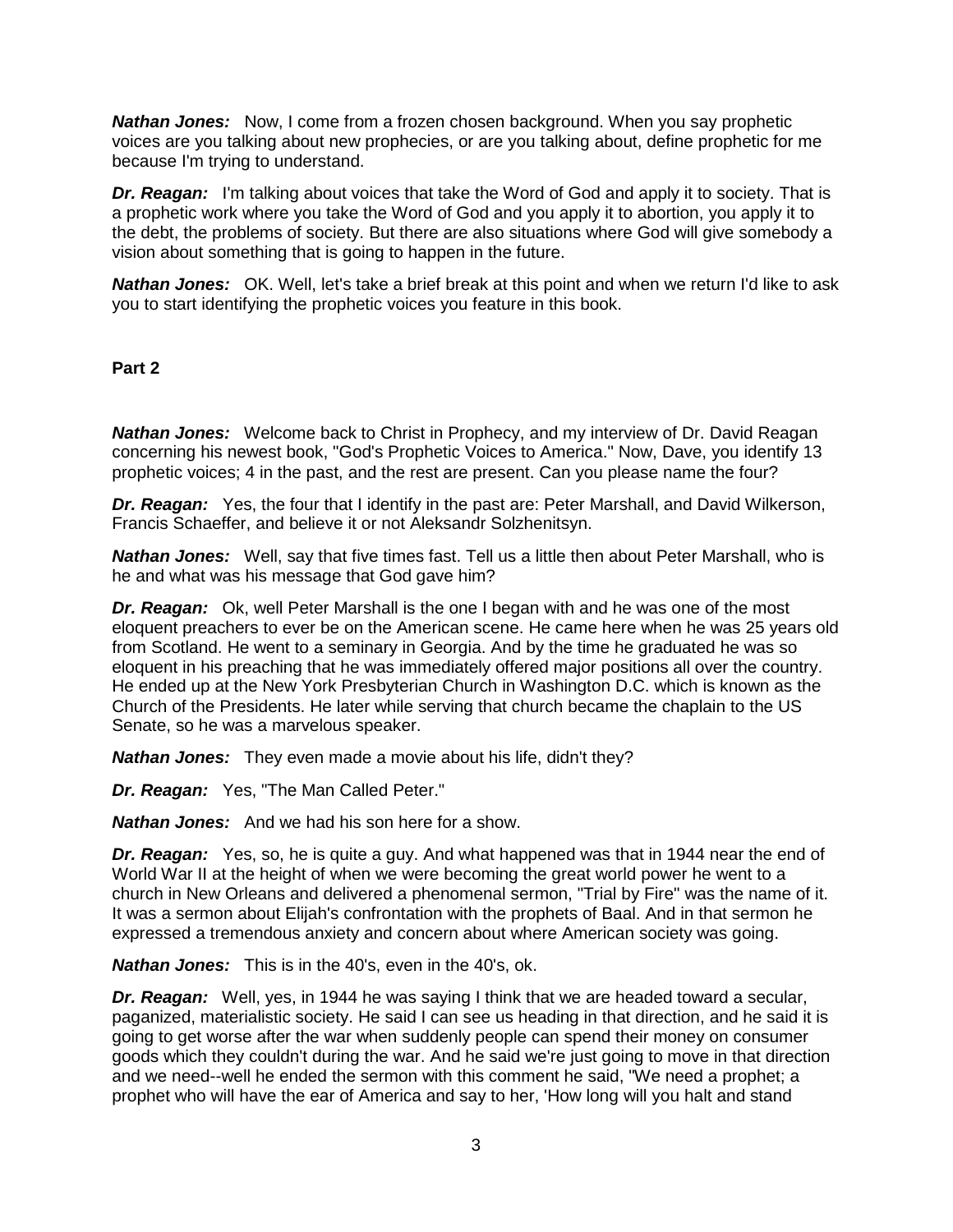between two opinion? If the Lord be God follow Him, Yahweh, but if Baal be god follow him and go to Hell.'" Wow!

*Nathan Jones:* That's strong.

*Dr. Reagan:* Well, that was strong. And so he called for a prophet to speak to America and it took another 30 years before that prophet.

*Nathan Jones:* Ok, well who was that? I assume they are second voice?

*Dr. Reagan:* And that prophet was of all people David Wilkerson. I never cease to be amazed at the people God anoints for this.

*Nathan Jones:* He is famous for the "Cross and the Switchblade" which was also a movie, right?

*Dr. Reagan:* Yes, Dave Wilkerson was the son of a Pentecostal pastor. He grew up in the church in Pennsylvania in a rural area really. And he felt the call of God to go to New York City of all places. He went there and he had tremendous experiences in ministering to gang members.

*Nathan Jones:* Oh, it is one of my favorite books.

*Dr. Reagan:* Yeah. It ended a book, "The Sword and the Switchblade" which was made into a movie.

*Nathan Jones:* "Cross and the Switchblade," yeah.

*Dr. Reagan:* He became a famous person. And then in 1974 he enraged the Pentecostal society in America with this book "The Vision" because it was a heavy book, it was a book about the impending wrath of God. And they were preaching at a time a great end time revival, a great revival was going to sweep the nation. He said, "No, it's not. It is going to be like what the Bible says it is going to get worse and worse." And he said, "I've had a vision." And he started off the book by saying, "I know people will get upset when I say I've had a vision," but he said, "you got to remember Joel chapter 2 says in the end times God is going to anoint both old and young men and women and give them visions and dreams." And he said, "I've had a vision." And he started off the vision in a most unusual way he said, "I want to tell you the main thing that God is going to do," he said, "since money has become our God; God is going to touch our money." And so he started off by saying that the first thing that he saw in his vision was that a worldwide economic confusion. He says, "It's not really a depression I see coming, but a recession of such magnitude that it will affect the lifestyle of every wage earner in America and around the world. And that recession occurred in 2008, this is 1974. And he said, "As a result of this recession," he said, "many of the major corporations in America will declare bankruptcy and as a result of this recession there will be a political earthquake like we've never seen before." Which is exactly what happened in 2008 as a result of that Bush--Obama was elected and we had a political earthquake in this nation. He went on to talk about an onslaught of smut, of filth on television and movies that would come up on our nation. And so as a result of that I called him a voice warning America in 1970. But he wasn't the only one God raised up.

**Nathan Jones:** Right, right, get to my favorite one because this--France Schaeffer, I love Frances Schaeffer, back in college we had to read "How Should we then Live?"

*Dr. Reagan:* And all of these are now at the same time.

*Nathan Jones:* Yeah.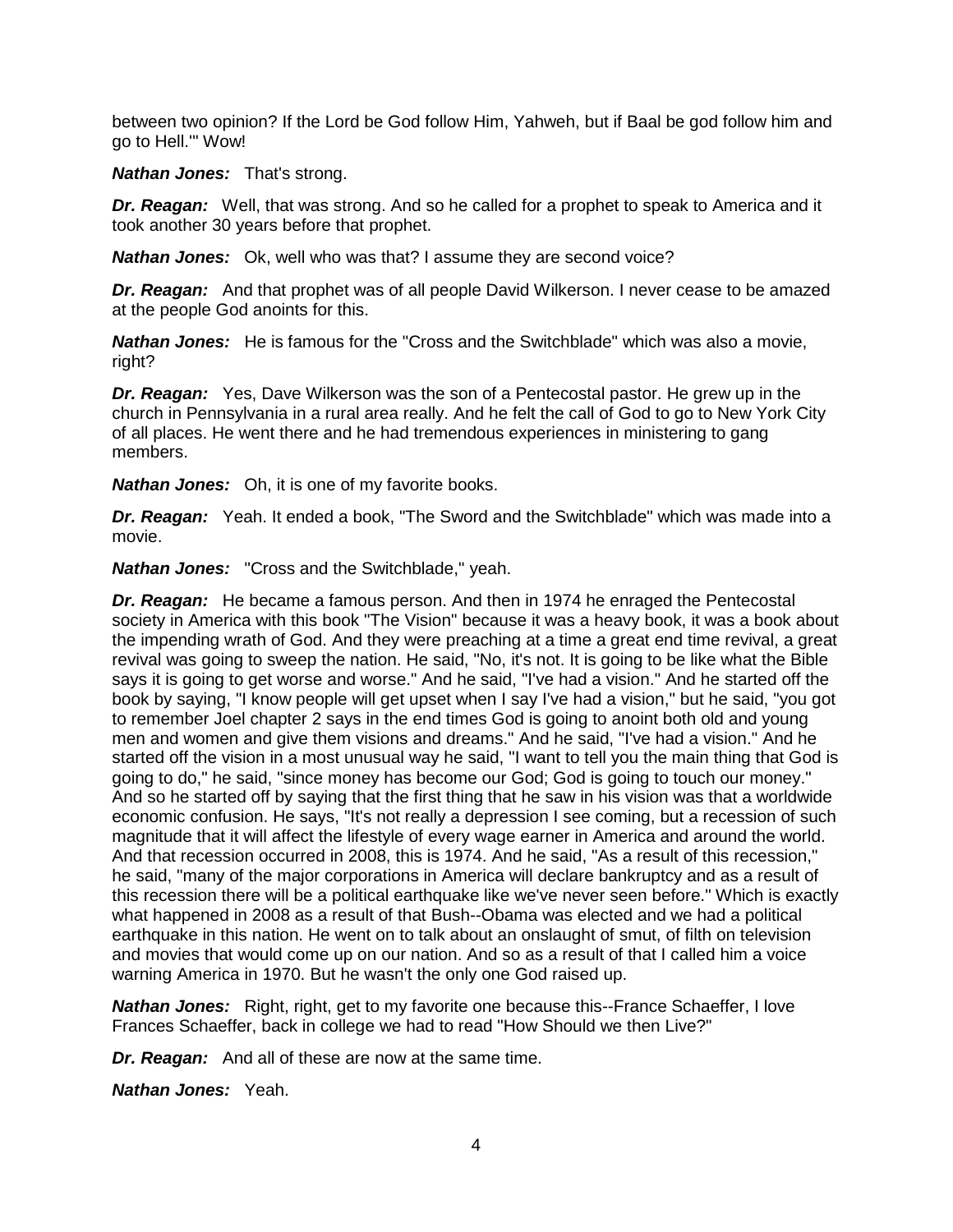*Dr. Reagan:* Same time 1974. Schaeffer was an eccentric guy who had gone to--

*Nathan Jones:* Birkenstocks, right?

*Dr. Reagan:* Yeah he was a theologian, an intellectual. He had gone to Switzerland, was living there. But in the mid 70's he felt a call of God to come back to this nation. And he came back and he recorded a documentary film that was a blockbuster called, "How Should we then Live." And this was released across the United States, it was a tremendous attack on Humanism saying that we have become a humanistic society, that we have given our soul to materialism that God is going to pour out His wrath upon us if we don't repent. So the same kind of message that Dave Wilkerson was giving. And he followed it up in one book called, "The Christian Manifesto" again in which he talked about Humanism and Materialism. And finally in a book called, "The Great Evangelical Disaster" in which he talked about how the church was full of apostasy and how we were moving away from the Word of God.

**Nathan Jones:** He was an incredible intellect. I remember our church hosting that video, I saw it at 14, and again we read it in college. And to this day my son reads it. Very impressive. But let's get to the fourth one because it is the most difficult to pronounce, but this man is not only world famous he is a Noble Prize winning author, he is a Russian novelist, but he is a Russian novelist giving a warning to America?

*Dr. Reagan:* Yes, yeah, this is probably the most surprising person in the book, he would say, "What do you mean he's a prophetic voice to America?" Well, he came on the world scene in 1962 when he wrote a book about one day in the life of a prisoner in the prison camps, which was really one day in his life because he spent years in the prison camps.

# *Nathan Jones:* In the gulag?

*Dr. Reagan:* Then he became extremely world famous in 1973 when he published the gulag series of books about the tremendous prison camps spread all across Russia. And as a result of that he won the Noble Prize in Literature, and Russia deported him in 1974, they kicked him out of the country. He wandered around Europe for a while, but of all things he ended up in Vermont, living in Vermont in almost seclusion there. And he lived there for three years until 1978 when Harvard University invited him to come and give the speech at their commencement ceremonies. Harvard expected him to get up and blast Communism, and talk about the glory of the West. He arrived a hero, he left a pariah.

*Nathan Jones:* Pariah, right. What did he say?

**Dr. Reagan:** Because he got up and attacked American society. He said, "Listen this society is following in the path of Russia. This society is giving its soul to money." And he said, "Money leads to spiritual poverty." And he says, "You've got to reject Humanism and what humanism--" Listen the Harvard faculty was booing him during this. I mean they couldn't believe this man was attacking what they believed in, but he did. And then three years later when he was given the Templeton Prize for excellence in religion he gave his most powerful speech of all. And in that speech he started out by talking about when he was a child he overheard people talking about what had happened in Russia. Here is what he said, "More than half a century ago while I was still a child I recall hearing a number of older people offer the following explanation for the great disasters that had befallen Russia; men have forgotten God and that is why all this has happened."

*Nathan Jones:* Was he Believer? I know the first three definitely were.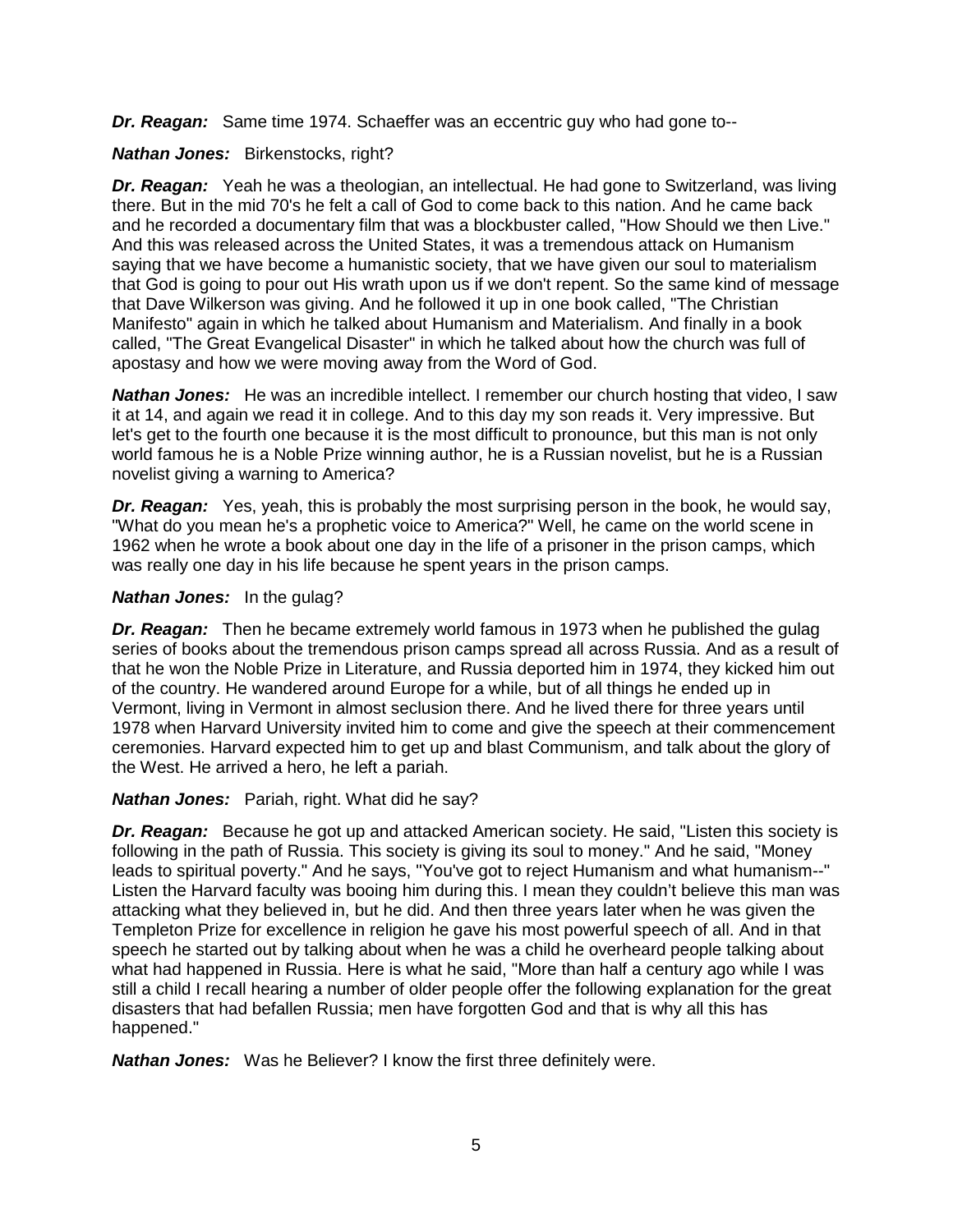*Dr. Reagan:* Oh, he was a Believer, he was raised in the Orthodox Church. He returned to the church later in his life. And at this time he was very definitely a Believer. And what he was saying to America is you have done the same thing that happened in Russia: you have forgotten God. You have elevated Man, and he said that point blank, and you put your faith in man, when you faith should be placed in God. And he said, "You're going to pay the consequences if you don't return to God." Very, great and strong prophetic voice to America.

*Nathan Jones:* Those are four powerful messages.

*Dr. Reagan:* Yes, and then the second part of the book, third part of the book has to do with seven--or nine prophetic voices God has raised up and are active in America today.

*Nathan Jones:* Ok, well, let's take a back and we'll go back to those nine. And I am going go then ask Dr. Reagan to identify these nine and we'll get into them and see what their messages are and how they are active on the scene today.

# **Part 3**

*Nathan Jones:* Welcome back to Christ in Prophecy and my interview with Dr. David Regan about his newest book titled, "God's Prophetic Voices to America." Ok, Dave, we covered 13 prophetic voices; 4 in the past, 9 are actually active and working today. Could you please list 9 and tell me what your favorite one is.

*Dr. Reagan:* Ok.

*Nathan Jones:* Maybe you shouldn't because they are all active today.

*Dr. Reagan:* Well--

*Nathan Jones:* Whose message impacted you the most? How's that?

*Dr. Reagan:* Ok, well first of all I start with Donald Wildmon who formed the American Family Association back also in the mid 70's just as God was raising up these other voices that are now no longer on the scene. And it was an amazing thing, I mean he was just watching TV one night.

### *Nathan Jones:* He was just a pastor right?

**Dr. Reagan:** A country pastor from Tupelo, Mississippi, and he's watching TV one night and he goes to the three major channels which were about all you had at that time, and they all had horrible things on. So, he just got so upset that he the next day wrote a little press release and sent it to the papers in Memphis, Tennessee the biggest city close to him and said, "Why doesn't everybody just turn off their TV sets for a week?" And suddenly as he said, "The Associated Press must not have had anything to do that day," because the next thing he knew his phone was ringing off the hook. And people were calling him all over the nation saying, "We're going to turn our TV sets off for a week." And bang, the whole thing began. He resigned as a pastor, began this ministry and he's been on the frontlines ever since then. He is God's voice crying for decency in this nation. His son has now succeeded him but Don Wildmon is still writing. Another one I mention is Erwin Lutzer who is a Canadian who came to America and became the pastor of the great Moody Church in Chicago, and I call him a voice emphasizing the evil of man. You see one of the fundamental cornerstones of Humanism is a belief in the goodness of man. The Bible says, no, that the heart of man is just horribly corrupt, and that we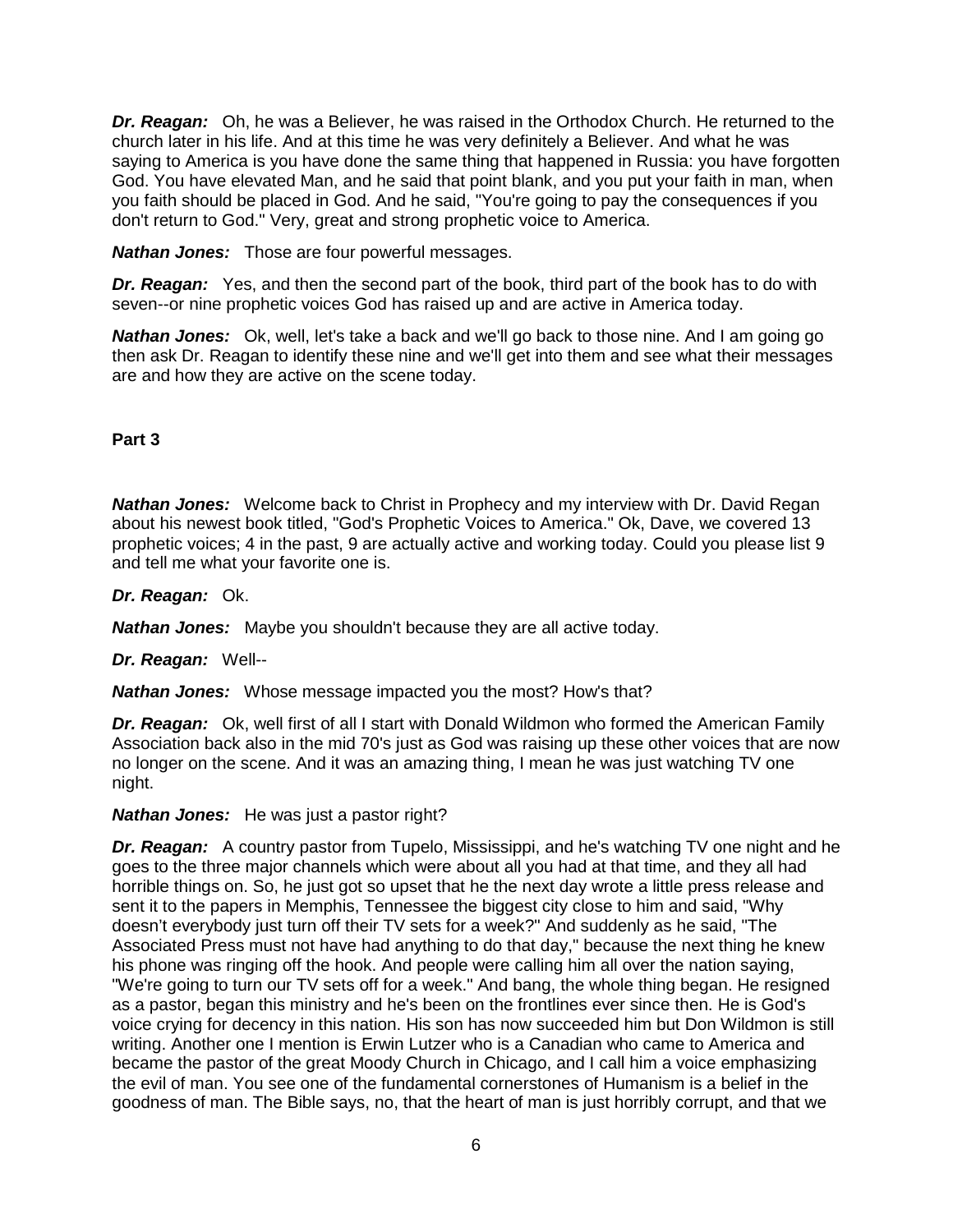have to realize that, and we should not put our trust in anyone except God himself. But no Humanist say, no, we are basically good. So, he emphasizes the evil of Man and he has done that powerfully in his sermons and his books.

*Nathan Jones:* Oh, yeah.

*Dr. Reagan:* Then David Jeremiah one of the best know preachers in America.

*Nathan Jones:* Oh, yes, I love his writings.

*Dr. Reagan:* Yeah, he is a voice decrying rebellion. He wrote a book about I can't believe what's going on, "I Never Thought I'd Live to see the Day When," and he just lists one thing after another, after another that has happened in this society as we have become more humanistic and materialistic. Then Bill Koenig; Bill is a business man from Phoenix, Arizona who came to Dallas as a Real Estate developer. Had a radical conversion experience here, he'd gone to church all his life but it was churches that believe anything. And suddenly he finds out that God is real, he gives his life to Christ, and the Lord anoints him immediately with a voice to speak out concerning Israel. And so I call him the voice of warning concerning Israel.

*Nathan Jones:* And where does he focus? He's at the White House, right?

*Dr. Reagan:* Well, yeah, he is now a full-time White House correspondent in Washington, D.C. of all things.

*Nathan Jones:* So, he is the voice of the President, ear of the President.

**Dr. Reagan:** Yes, so he really is one speaking out warning this nation that we better treat Israel right or God will really destroy this nation. And then there is Jan Markell who is as Messianic Jew, a good friend of ours. Jan is a tremendous spokesman for the Lord. She is in Minneapolis, Minnesota and she has a ministry called Olive Tree Ministries. I call her the voice denouncing apostasy. Being an orthodox--I mean Messianic Jew of course she is concerned about Israel and she write a lot about Israel. But mainly her focus today is on the apostasy in the Church, and how the Church is being destroyed by the Emergent Church Movement. And how the Church has wandered away from the fundamental doctrines of the faith. And the weakness of the Church is resulting in the weakness of our society.

*Nathan Jones:* So, prophetic voices can be male and female?

*Dr. Reagan:* Oh, yes, absolutely. And then Albert Mohler, Jr.

*Nathan Jones:* Oh, yeah, my old president when I was at Southern.

**Dr. Reagan:** A very tough read. Albert Mohler, I tell you trying to read his articles and his books was a real challenge for me.

*Nathan Jones:* He is a super intellect, yeah.

*Dr. Reagan:* Because he is a great intellect. And I called him a voice confronting intellectuals. He's God's voice confronting intellectuals. Somebody has to confront the intellectuals in this nation, and so God is using him mightily. He's considered to be the foremost spokesman for Evangelical Christianity in America. He's the one that the Press usually goes to if they want to get an evangelical perspective. And he is very good at that, and he is very needed, but the average person would not be able to understand most of what he's saying.

*Nathan Jones:* Take one of his classes.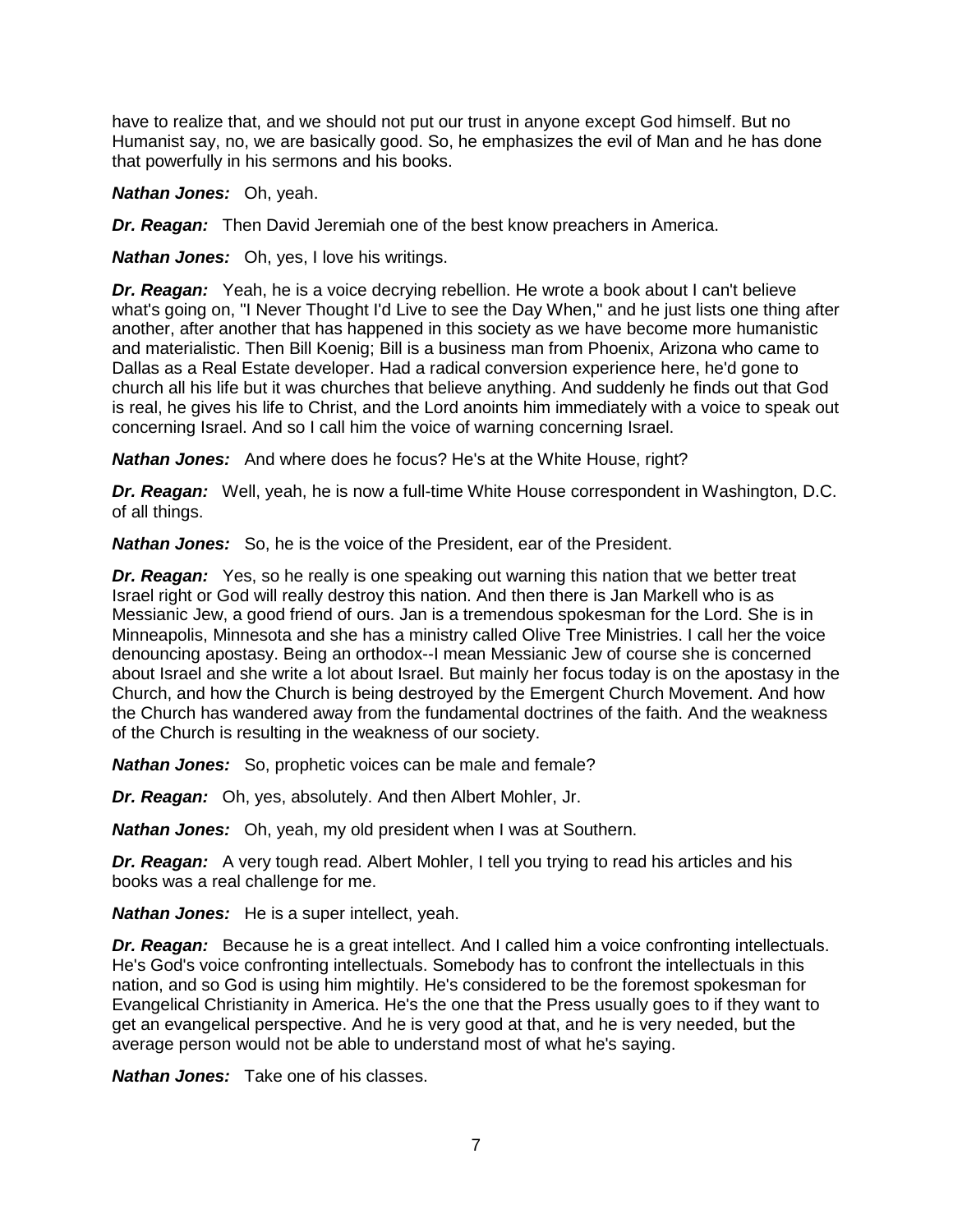*Dr. Reagan:* But then--oh, ok--and then Franklin Graham, man he is one of my heroes of the faith.

### *Nathan Jones:* Oh, wow.

**Dr. Reagan:** This is the guy who is on the cutting edge. He is out there fighting Humanism with everything he's got. He unlike his father who really wanted to be liked by everyone and who was a great evangelist, but not a prophetic speaker. He is the exact opposite; he's on the cutting edge, he says things that just drive people up the wall.

*Nathan Jones:* He led prayer in all 50 states, right, in the last election?

*Dr. Reagan:* I believe with all my heart that one of the reasons that Trump was elected, one of the main reasons was because this man, Franklin Graham said, "I'm going to go to every state in the nation and we are going to hold a prayer meeting at the state capital. And we're going to pray for God to spare this nation from His wrath, because we are literally begging for the wrath of God."

*Nathan Jones:* Like Moses did for the Israelites, Franklin Graham has done for us.

*Dr. Reagan:* Yeah, and I think that is one of the reasons Trump was elected was because Franklin Graham was out there on the front lines--and he said very clearly, "Hey, I don't believe our hope is Republicans. I don't think our hope is Democrats. Our only hope is Jesus Christ, we must put our hope in Him and we must pray for God to have some mercy on this nation."

*Nathan Jones:* Amen.

*Dr. Reagan:* So, he wasn't out there campaigning for Trump.

*Nathan Jones:* Then our own Robert Jeffress, right?

*Dr. Reagan:* Robert Jeffress another good friend of us, and this ministry.

*Nathan Jones:* Local.

*Dr. Reagan:* A wonderful man of God. And Robert Jeffress is a voice warning of impending judgment. He gave one of the greatest speeches I ever heard on this at one of our conference in the past years. I've heard it give it many times, but it's a tremendous--he's just saying.

*Nathan Jones:* The exploding building right?

**Dr. Reagan:** Yeah, he's talking about how this nation has dug its own grave primarily through Supreme Court decisions; one after another, after another, after another, and he says these are little implosions going off in the big impending destruction that's coming. Like blowing up a building, you blow this one, and this one, and then there's a--

**Nathan Jones:** We're at that little silence, see I always remember that, before the building starts coming down.

**Dr. Reagan:** Yup, and then all of sudden it starts coming down. And then the final voice I mention is one of the most controversial in America today and that is Jonathan Cahn who is a Messianic Rabbi from New Jersey; a voice declaring impending destruction. He is saying that we have gone beyond the point of no return that we are on the point of really experiencing the destruction of God. So, these are the voices that I mention, the nine that are active today. What I do in each chapter is give you some background about them and their life, where they came from. And then I give you snippets of what they are saying today, and summarize all that.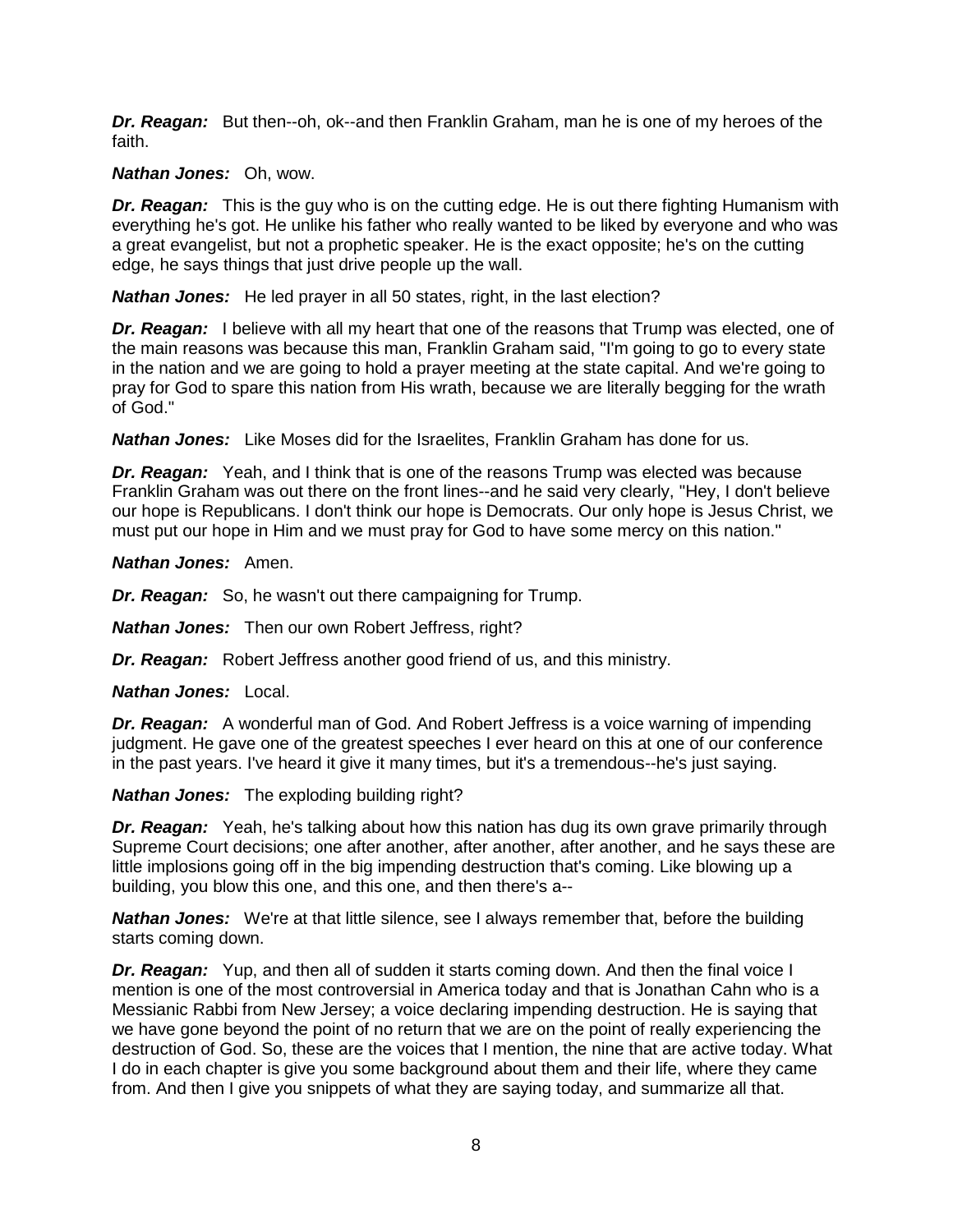*Nathan Jones:* Well it is a book full of biographies, great stories, a great read. Dave I want to read one particular paragraph that you leave us with about the cause of why Humanism is so prevalent today. You say, "It was not due to the attacks of the secularists, the humanists, the atheists, or the sexual libertarians, no it is due to the failure of the church to preach the Gospel, call people to repentance, and stand for righteousness. In short the church has sought popular approval, and in the process it has gotten in bed with the world."

### *Dr. Reagan:* Yeah.

*Nathan Jones:* Is that why we have Humanism so prevalent today? You blame the church?

*Dr. Reagan:* Yes, the church is seeking the approval of the world. And Jesus was constantly persecuted and He said anybody who stands for me, and stands for my Word is going to be persecuted, they aren't going to be liked by the world. And yet the church wants to be liked by the world.

*Nathan Jones:* So the church rolled over, fell asleep, and then Humanism arose.

*Dr. Reagan:* And I end the book with a chapter entitled, "Is America Doomed?"

*Nathan Jones:* That is a good question.

*Dr. Reagan:* In which I try to, I summarize a lot of what was said, and I put in my own opinions. And basically I point out that yes, God has given us a window of opportunity with President Trump, but He's given us that before with Reagan.

#### *Nathan Jones:* Oh, yeah.

*Dr. Reagan:* And yet, as soon as Reagan was out of office we picked up where we left off and accelerated, accelerated in our deterioration in this nation. And I expect that to occur when Trump is out of office. Because you know people say, "Well, no, we are going to change our course." I don't think so at all.

#### *Nathan Jones:* Really?

*Dr. Reagan:* And let me point out some things that some people forget. After the most ungodly administration in American history Obama left office with a 60% approval rate. After the most ungodly administration in American history his successor, his designated successor, Hillary Clinton got 3 million more votes than Trump. After the most ungodly administration in history the Millennials, the hope of our nation, the future of our nation 18-29 year olds, supported out-andout Socialist, and voted overwhelmingly for Hillary.

#### *Nathan Jones:* Bernie Sanders.

*Dr. Reagan:* But even worse the Barna polls are showing that only 9% of American's have a biblical view, a biblical worldview, 9% and only 17% of those who profess to be Christians. We have evangelicals saying Jesus sinned, there is no such thing as Satan.

**Nathan Jones:** Well fortunately there are nations during the Millennial Kingdom, hopefully America can go through the fires of the Tribulation and be a nation again, but you're saying definitely not in this day and age?

*Dr. Reagan:* No, but I'm saying that there is good news, the good news is the rapture of the church. The good news is that Jesus is still available for those who don't know Him. There is hope for both believers and unbelievers.